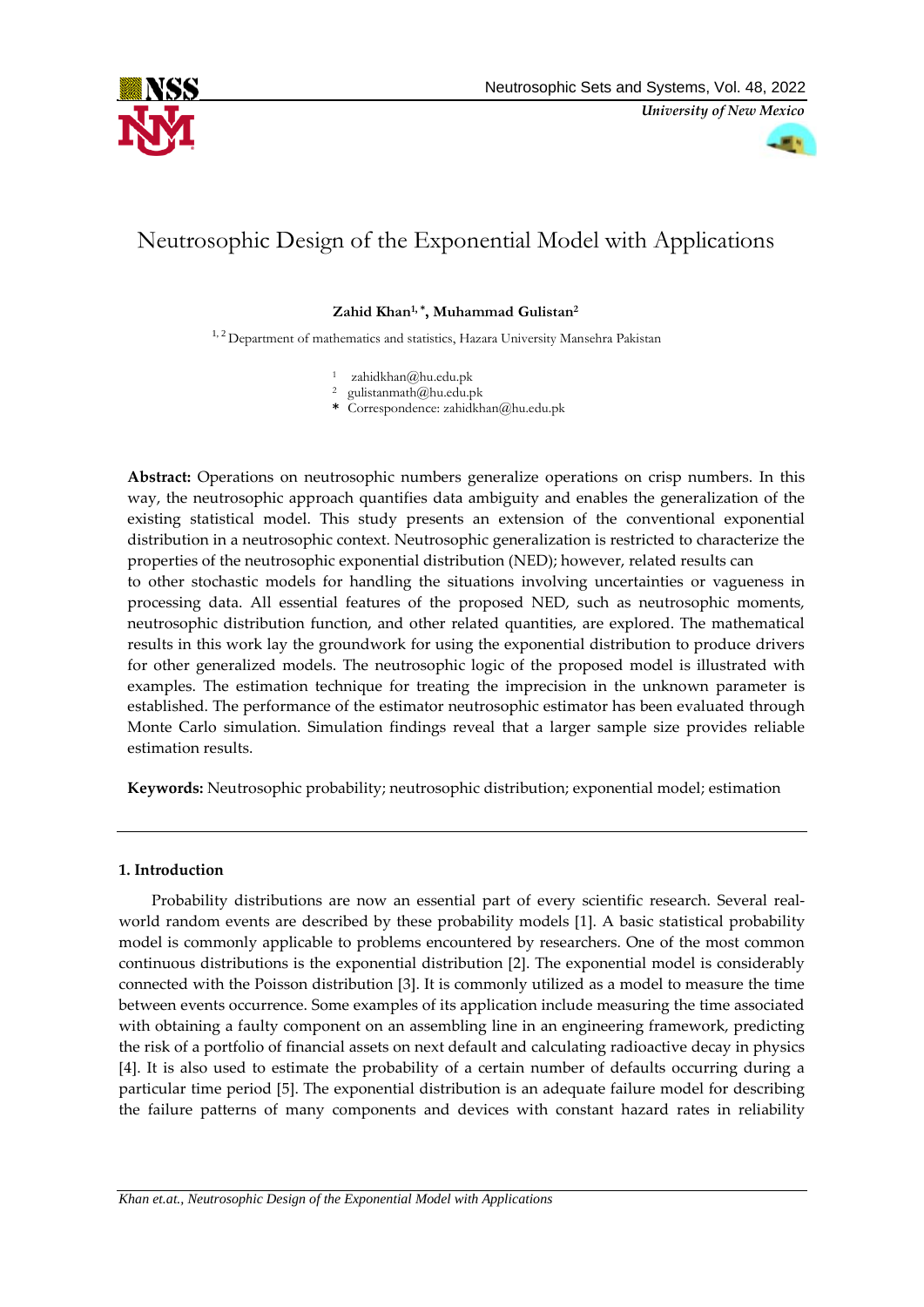analysis [6]. In hydrology, the exponential distribution is frequently used to examine extreme values of yearly or monthly maximum river flow and total rainfall [7]. A DNA strand length between mutations or the distance between roads fatalities are examples of situations where exponential variables may also be used to describe the likelihood of events occurring at a constant rate per unit distance [8-9].

In this study, a novel generalization of the NED has been described with the primary goal of incorporating vague information about the study variables. The exponential distribution is considered a neutrosophic version because it is a versatile model that can reflect a wide range of distribution forms. This extension provides a broader and clear analysis of the studied variables under consideration. The neutrosophic extension of the exponential model paves the path for working with other classical probability models established for the precisely described datasets. This study presents the NED in a way that the conventional logic of the exponential model cannot handle the many applied data problems. This generalization is based on the notion of neutrosophy presented by Smarandache [10]. The analysis of false or true statements, but indeterminate, neutral, inconsistent, or something in between, is oriented by Neutrosophic logic [11]. Every area has its neutrosophic component, namely the indeterminacy part, on the mathematical side. Smarandache made the first effort to use the neutrosophic approach in statistics, precalculus, and calculus to cope with imprecision in study variables [12]. As a result, neutrosophic statistics have given rise to research topics that deal with the effect of indeterminacy in statistical modeling. Some recent literature has recently made the first step toward describing the neutrosophic principle of statistical modeling [13-16]. Neutrosophic measures probability and descriptive statistical are discussed in [17]. Neutrosophic decision-making applications in quality control seem to be very efficient [18]. Alhabib et al. first looked at the neutrosophic algebraic structures of probability distributions [19]. Some recent work on neutrosophical probabability distributions can be seen in [20-23]. Nevertheless, works focusing on neutrosophic statistics have always relied on the applications side of the neutrosophic logic, and algebraic structures of probability distributions have rarely been addressed.

The work is structured as follows: The NED and algebraic framework of the neutrosophic numbers are given in section 2. Mathematical properties of the proposed NED are provided in section 3. Section 4 demonstrates some examples of the NED. The estimation approach for the imprecise parameter of NED is established in section 5. A simulation study for demonstrating the performance of the NML estimator is carried out in section 6. A real application of the proposed model is given in section 7. Lastly, section 8 summarizes the research findings.

#### **2. Preliminaries**

All essential features of the proposed NED, such as moments, shape coefficients, and the moment generating function, are based on the algebraic framework of the neutrosophic numbers. Let  $M = (t_m, i_m, f_m)$  and  $N = (t_n, i_n, f_n)$  are two single-valued neutrosophic numbers with  $t_m, t_n, i_m, i_n, f_m \in [0,1]$ ,  $0 \le t_m, i_m, f_m \le 3$  and  $0 \le t_n, i_n, f_n \le 3$  then the following operation are commonly employed in the framework of the neutrosophic algebra [16]:

$$
M\oplus N = (t_m + t_n - t_m t_n, i_m i_n + f_m f_n)
$$
\n
$$
M \oplus N = (t_m + t_n - t_m t_n, i_m i_n + f_m f_n)
$$
\n
$$
(1)
$$

$$
M \otimes N = (t_m t_n, i_m + i_n - t_n, f_m + f_n - f_m f_n)
$$
  
\n
$$
\omega M = (1 - (1 - t_m)^{\omega}, t_m {\omega}, f_m {\omega});
$$
\n(2)

$$
M^{\omega} = (t_m^{\omega} - 1 - (1 - i_m)^{\omega}, 1 - (1 - f_m)^{\omega}),
$$
  
where the scalar  $\omega > 0$ , and  $\omega \in R$ . (4)

Equations (1), (2), (3) and (4) represent neutrosophic summation, neutrosophic multiplication, scalar multiplication and neutrosophic power respectively. Likewise, the single-valued neutrosophic operations can be extended to neutrosophic sets.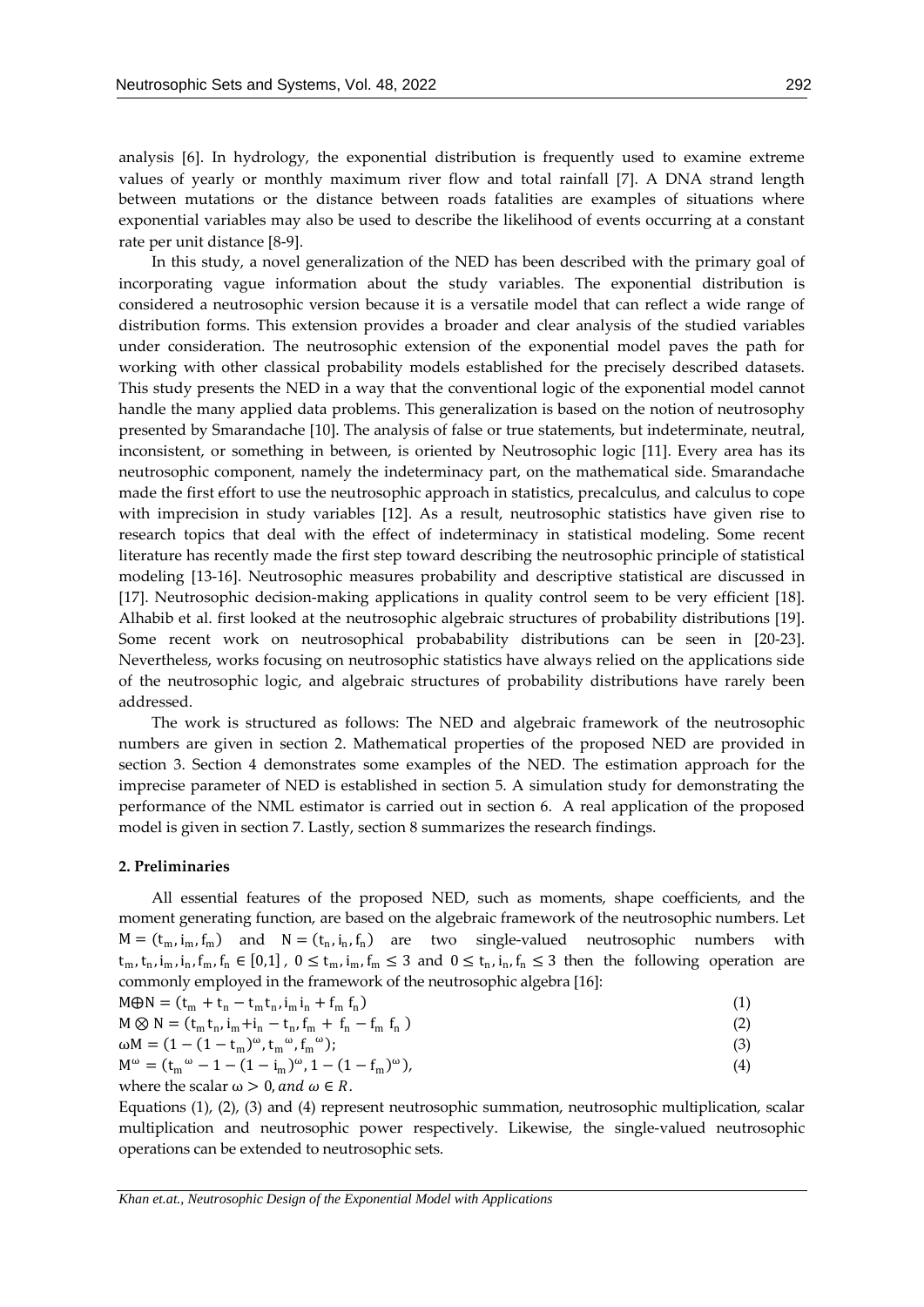*Definition 2.1* Neutrosophic data extends the classic data that contain some imprecise, vague or indeterminacy in some or all values. In general terms, it can be represented as:

 $x = constant + I$ ,

where  $I \in [u, 1]$ ; for example,  $7 + I$  where  $I \in [3, 3.5]$ .

*Definition 2.2* The neutrosophic random variable W, which equals the distance between successive events in a Poisson process, follows the NED model with the following neutrosophic density function ( $PDF<sub>N</sub>$ ).

 $\varphi_N(w) = \theta_N \exp(-w\theta_N); w > 0, \text{ and } z > 0,$  (5)

 $\Box_{N}=[0.25, 0.5]$ 

where  $\theta_N \in {\theta_1, \theta_0}$ . Figure 1 shows the form of the distribution with neutrosophic parameter  $\theta_N = \{0.25, 0.50\}, \{1.00, 1.50\}$  and  $\{2.00, 2.50\}$  if the data are believed to be NED.



**Figure 1** Neutrosophic density graph of the NED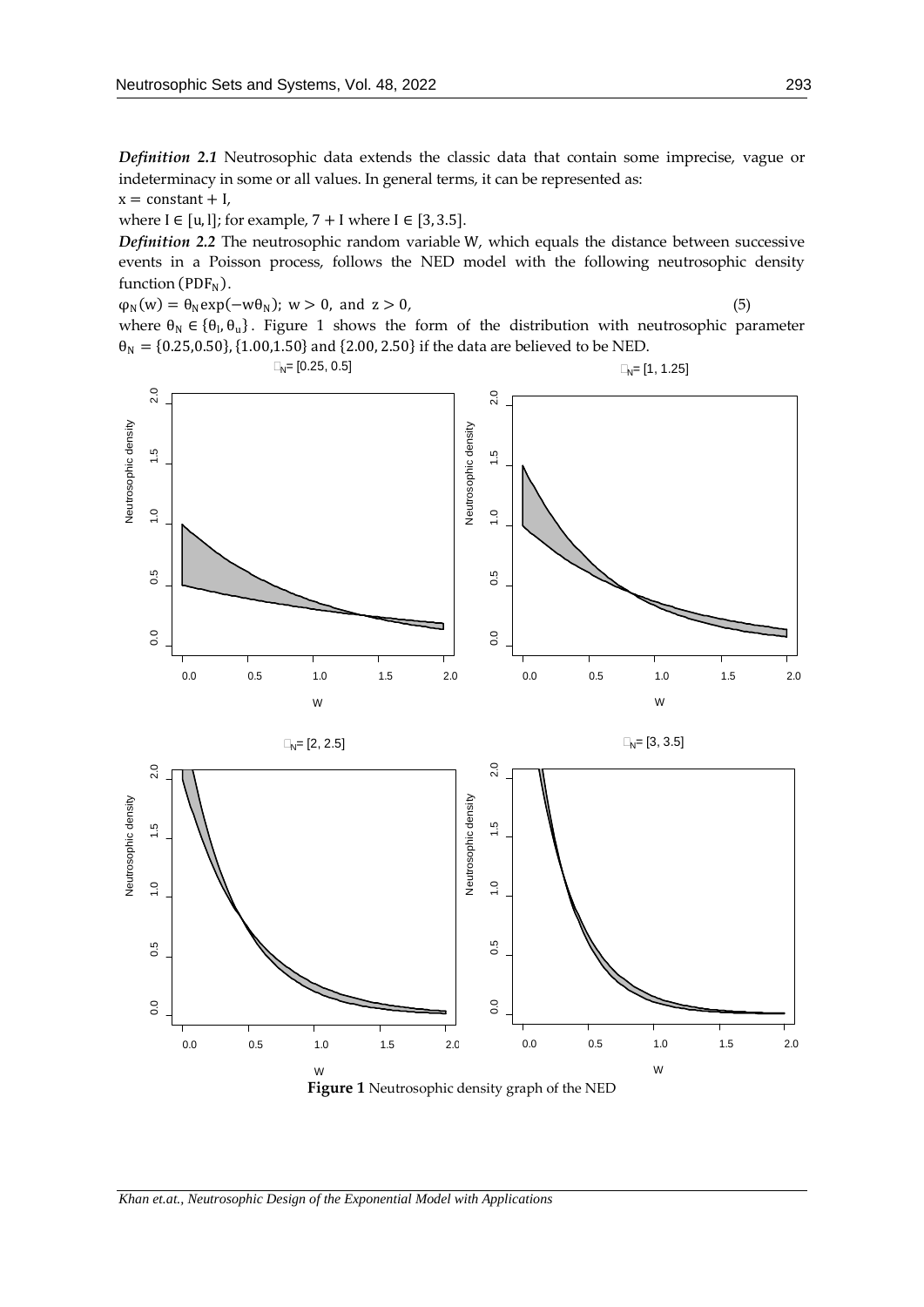Figure 1 shows the neutrosophic area because of the indeterminate value of the failure rate parameter  $\theta_N$ . It is clearly demonstrated from Figure 1 that parameter settings may be changed to create a variety of neutrosophic exponential curves.

## **3. Some useful functions of the proposed NED**

In this section, some widely used properties of the NED can be established in the form of the following theorems:

**Theorem 1.** Show that 
$$
r^{th}
$$
 moment of the NED is  $\frac{\Gamma(r+1)}{\Theta_N^r}$   
\n**Proof** By definition the  $r^{th}$  moment of the NED can define as:  
\n $\mu_{rN} = \int_0^\infty w^r \theta_N \exp(-w\theta_N) dw$   
\n $= \int_0^\infty w^r [\theta_1 \exp(-w\theta_1), \theta_u \exp(-w\theta_u)] dw$   
\n $= \int_0^\infty w^r \theta_1 \exp(-w\theta_1) dw, \int_0^\infty w^r \theta_u \exp(-w\theta_u) dw]$  (6)  
\nBy substituting  $y = w\theta_N$ , we get from (6)  
\n $\int_0^\infty w^r \theta_1 \exp(-w\theta_1) dw = \frac{\Gamma(r+1)}{\Theta_1^r}$   
\n $\int_0^\infty w^r \theta_1 \exp(-w\theta_1) dw = \frac{\Gamma(r+1)}{\Theta_1^r}$   
\nThus (6) provides  
\nThus (6) provides  
\n $= \left[\frac{\Gamma(r+1)}{\Theta_1^r}, \frac{\Gamma(r+1)}{\Theta_u^r}\right]$   
\nHence,  
\n $\mu_{rn} = \frac{\Gamma(r+1)}{\Theta_N^r} \text{ where } r = 1, 2, 3,$   
\nThus first four raw moments can be derived as:  
\n $\mu_{1N} = \frac{1}{\Theta_N} \mu_{2N} = \frac{1}{2\Theta_N^2} \mu_{3N} = \frac{1}{6\Theta_N^3} \text{ and } \mu_{4N} = \frac{1}{24\Theta_N^4}$   
\n**Theorem 2.** The distribution function  $\Phi_N(w)$  of the NED is  $1 - \exp(-w\theta_N)$ .  
\n**Proof** The result of the distribution function is obtained by solving the following expression:

$$
\Phi_{N}(w) = \int_{0}^{\infty} \varphi_{N}(w) dw
$$
  
= 1 - exp(-w\theta\_{N}) \t\t(8)

Sketch of the CDF function of the proposed NED with neutrosophic parameter  $\theta_N = \{1.5, 2\}$  is displayed in Figure 2.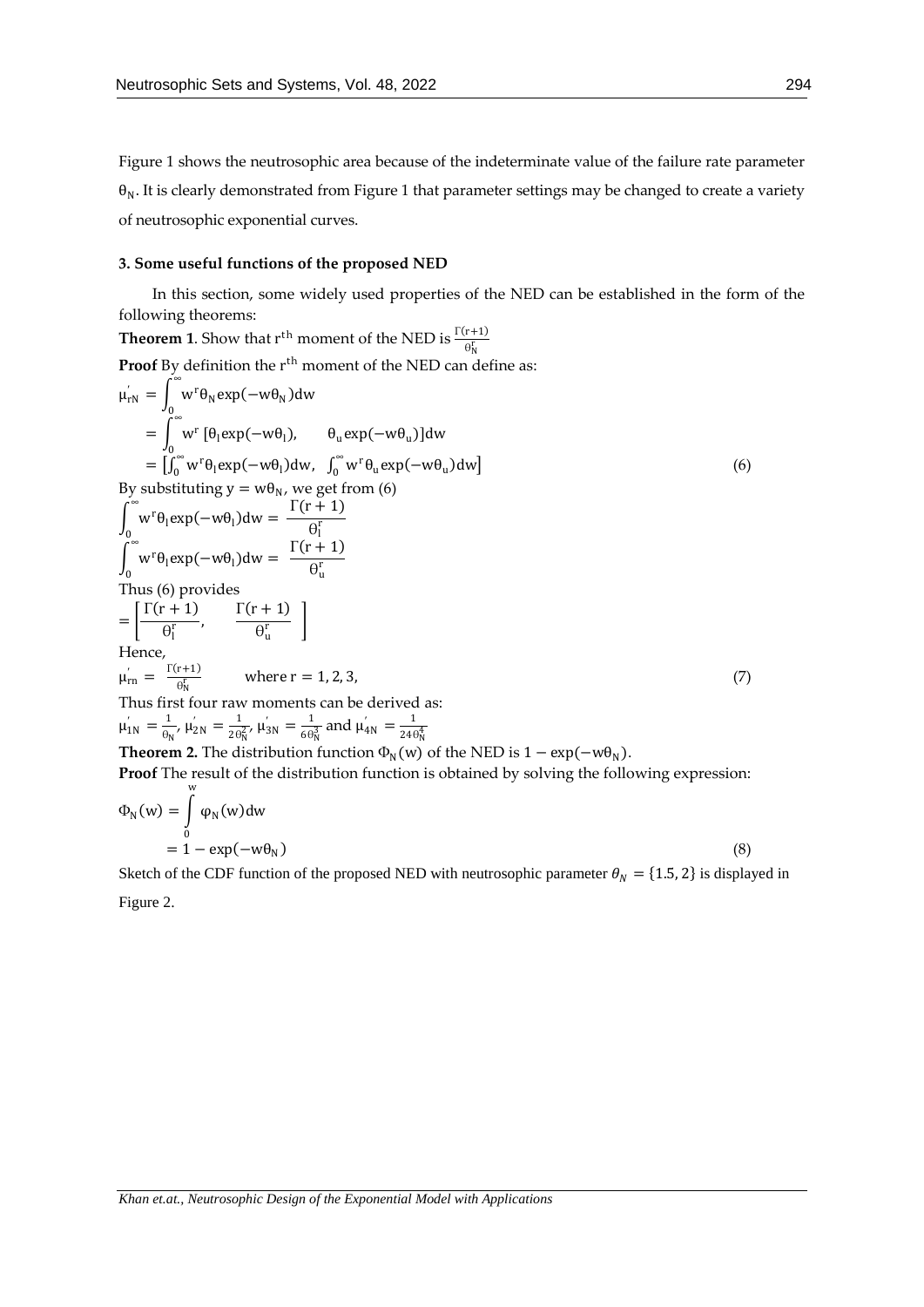

**Figure 2** CDF curve of the NED with  $\theta_N = \{1.5, 2\}$ 

**Theorem 3.** The median of the NED is  $\frac{\ln(\mathcal{L})}{\theta_1}$  $\frac{\ln(\ell)}{\theta_1}$ ,  $\frac{\ln(\ell)}{\theta_0}$  $\frac{\theta_{u}}{\theta_{u}}$ .

**Proof** Neutrosophic median  $(M_N)$  is the solution of the following expression:

$$
\int_{0}^{M_{\rm N}} \Phi_{\rm N}(\mathbf{w}) \mathrm{d}\mathbf{w} = \begin{bmatrix} \frac{1}{2}, & \frac{1}{2} \end{bmatrix}
$$

$$
\left[\int_0^{M_N} \Phi_1(w) dw, \quad \int_0^{M_N} \Phi_u(w) d\right] = \left[\frac{1}{2}, \frac{1}{2}\right]
$$
\n(9)

where  $\Phi_1(w) = 1 - \exp(w\theta_u)$  and  $\Phi_u(w) = 1 - \exp(w\theta_u)$ .

Analytical simplification of (9) implies:

 $M_N \theta_l = ln(2)$ 

 $M_{N} \theta_{\text{u}} = \ln(2)$ 

Implying thereby  $M_N = \left[\frac{\ln(\Re z)}{\theta_N}\right]$  $\frac{\ln(\ell Z)}{\theta_u}, \frac{\ln(\ell Z)}{\theta_l}$  $\frac{\partial f(x)}{\partial x}$ .

Theorem 4. First quantile (Q<sub>IN</sub>) and the third quantile (Q<sub>3N</sub>) of the NED are  $\frac{\ln(\vec{R}_3^4)}{\theta_n}$  $rac{\ln(\frac{4}{3})}{\theta_u}, \frac{\ln(\frac{4}{3})}{\theta_l}$  $\frac{\log 3}{\theta_1}$  and  $\frac{\ln(\mathcal{A})}{\theta}$  $\frac{\ln(\ell)}{\theta_u}, \frac{\ln(\ell)}{\theta_l}$  $\left[\frac{\mu}{\theta_1}\right]$  respectively.

Proof The  $Q_{IN}$  and  $Q_{3N}$  by definition are corresponded to solutions such as: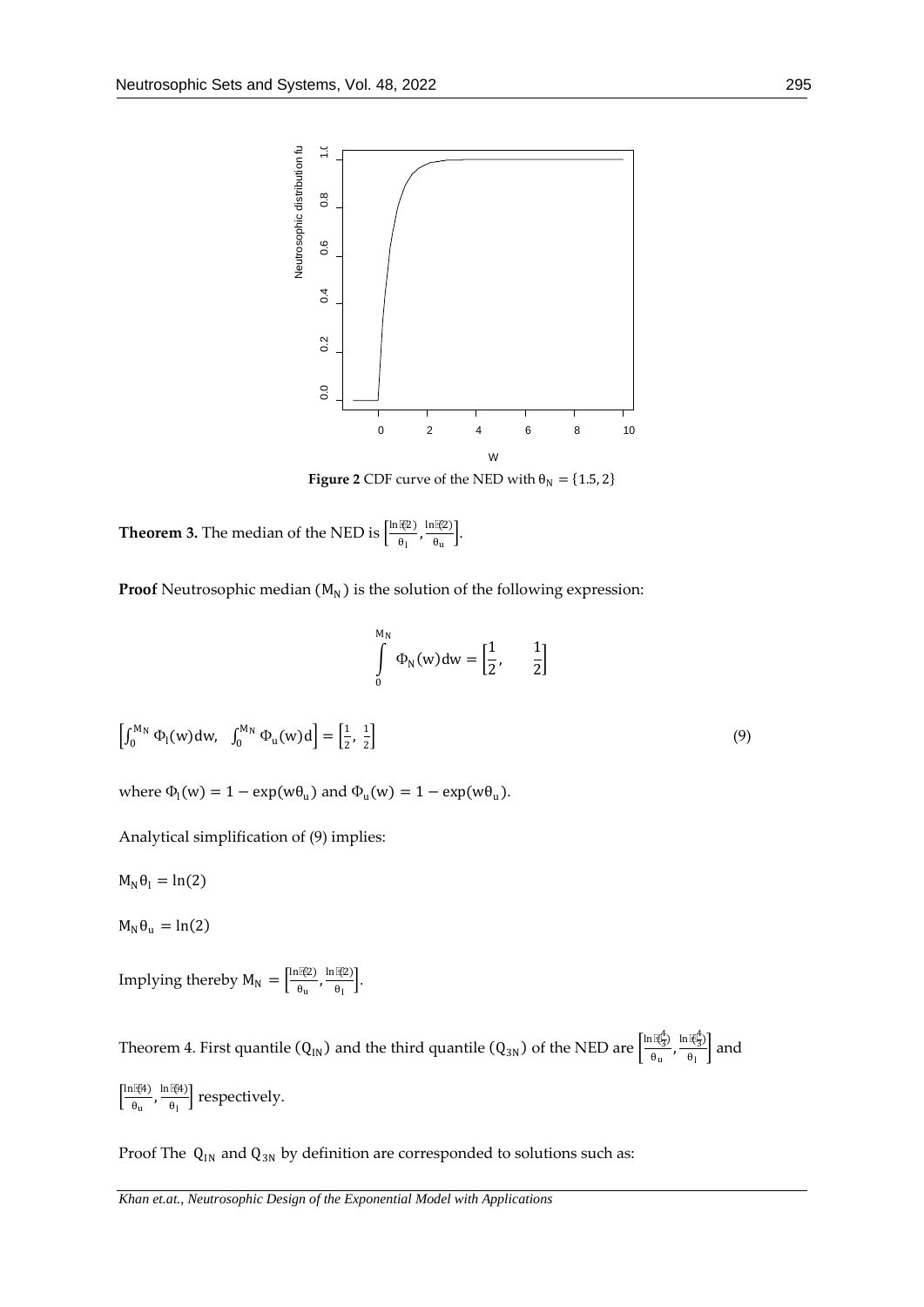$$
\int_{0}^{Q_{\text{IN}}} \Phi_{\text{N}}(w) dw = \left[\frac{1}{4}, \frac{1}{4}\right]
$$
\n
$$
\int_{0}^{Q_{\text{3N}}} \Phi_{\text{N}}(w) dw = \left[\frac{3}{4}, \frac{3}{4}\right]
$$

Therefore following theorem 3, we can write:

$$
Q_{IN}=\left[\tfrac{\ln\widetilde{\epsilon}\beta4}{\theta_u},\tfrac{\ln\widetilde{\epsilon}\beta4}{\theta_l}\right] \text{and } Q_{3N}=\left[\tfrac{\ln\widetilde{\epsilon}\xi_3^4}{\theta_u},\tfrac{\ln\widetilde{\epsilon}\xi_3^4}{\theta_l}\right].
$$

Theorem 5 The mean of the NED is  $\frac{1}{\theta_N}$ 

Proof The neutrosophic mean of the NED is determined as:

$$
\mu_{N} = \int_{0}^{\infty} \omega_{N}(w)dw
$$
  
\n
$$
= \int_{0}^{\infty} [\omega_{1}(w), \omega_{u}(w)]dw
$$
  
\n
$$
= \left[ \int_{0}^{\infty} \exp(-w\theta_{1})dw, \int_{0}^{\infty} \exp(-w\theta_{u})dw \right]
$$
  
\n
$$
= \left[ \frac{1}{\theta_{u}}, \frac{1}{\theta_{1}} \right]
$$
  
\n
$$
= \frac{1}{\theta_{N}}.
$$
 (10)

Theorem 6. The variance of the NED is  $\frac{1}{\theta^2 N}$ 

Proof By definition variance is

$$
\sigma_N^2(W) = E(W^2) - (\mu_N)^2 \tag{11}
$$

where  $\sigma_N^2$ (W) stands for neutrosophic variance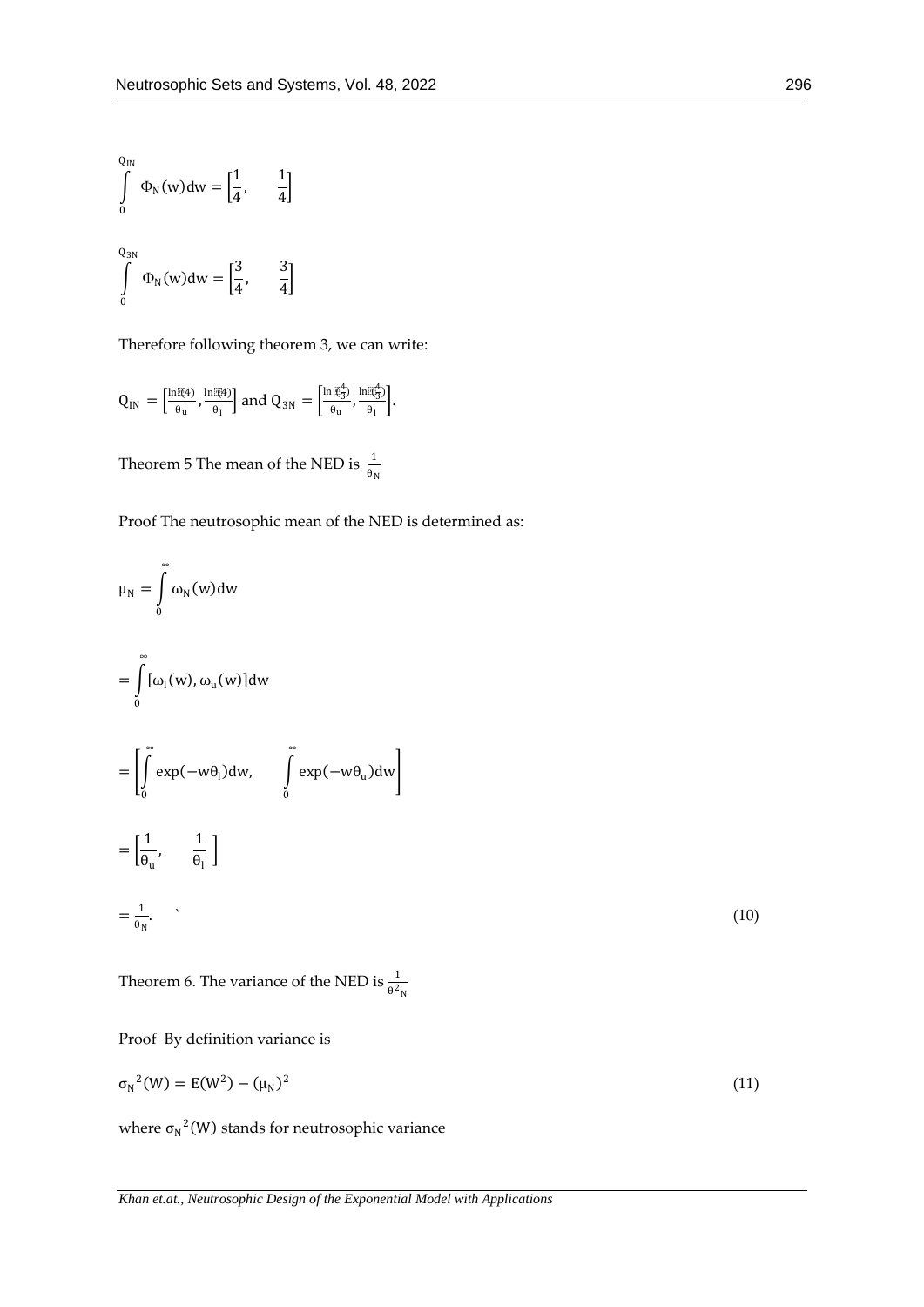Now 
$$
E(W^2) = \int_0^\infty w^2 \varphi_N(w) dw
$$
 (12)

Since  $\varphi_N(w) = -\omega_N(w)$ 

It follows:

$$
E(W^{2}) = \frac{2}{\theta_{N}} \int_{0}^{\infty} \omega_{N}(w)dw
$$
  
\n
$$
= \frac{2}{\theta_{N}} \int_{0}^{\infty} [\omega_{1}(w), \omega_{u}(w)]dw
$$
  
\n
$$
= \frac{2}{\theta_{N}} \left[ \int_{0}^{\infty} exp(-w\theta_{1})dw, \int_{0}^{\infty} exp(-w\theta_{u})dw \right]
$$
  
\n
$$
= \frac{2}{\theta_{N}} \left[ \frac{1}{\theta_{u}}, \frac{1}{\theta_{1}} \right]
$$
  
\n
$$
= \left[ \frac{2}{\theta^{2} \alpha}, \frac{2}{\theta^{2} \alpha} \right]
$$

Thus (11) yields

$$
\sigma_{\mathcal{N}}^2(\mathcal{W}) = \left[\frac{2}{\theta^2_{\mathbf{u}}}, \frac{2}{\theta^2_{\mathbf{l}}} \right] - \left(\left[\frac{1}{\theta_{\mathbf{u}}}, \frac{1}{\theta_{\mathbf{l}}} \right]\right)^2 \tag{13}
$$

Simplifying (13) provides

$$
\sigma_{\rm N}{}^2(\mathbf{W}) = \left[\frac{1}{\theta^2_{\rm u}}, \frac{1}{\theta^2_{\rm l}}\right] \tag{14}
$$

Likewise, the other properties of the NED can be established in a neutrosophic environment. Some applications of the proposed model are presented to understand the initial concepts derived for the NED.

## **4. Illustrative Examples**

In this section the notion of the NED has been described with a series of examples in the area of applied statistics.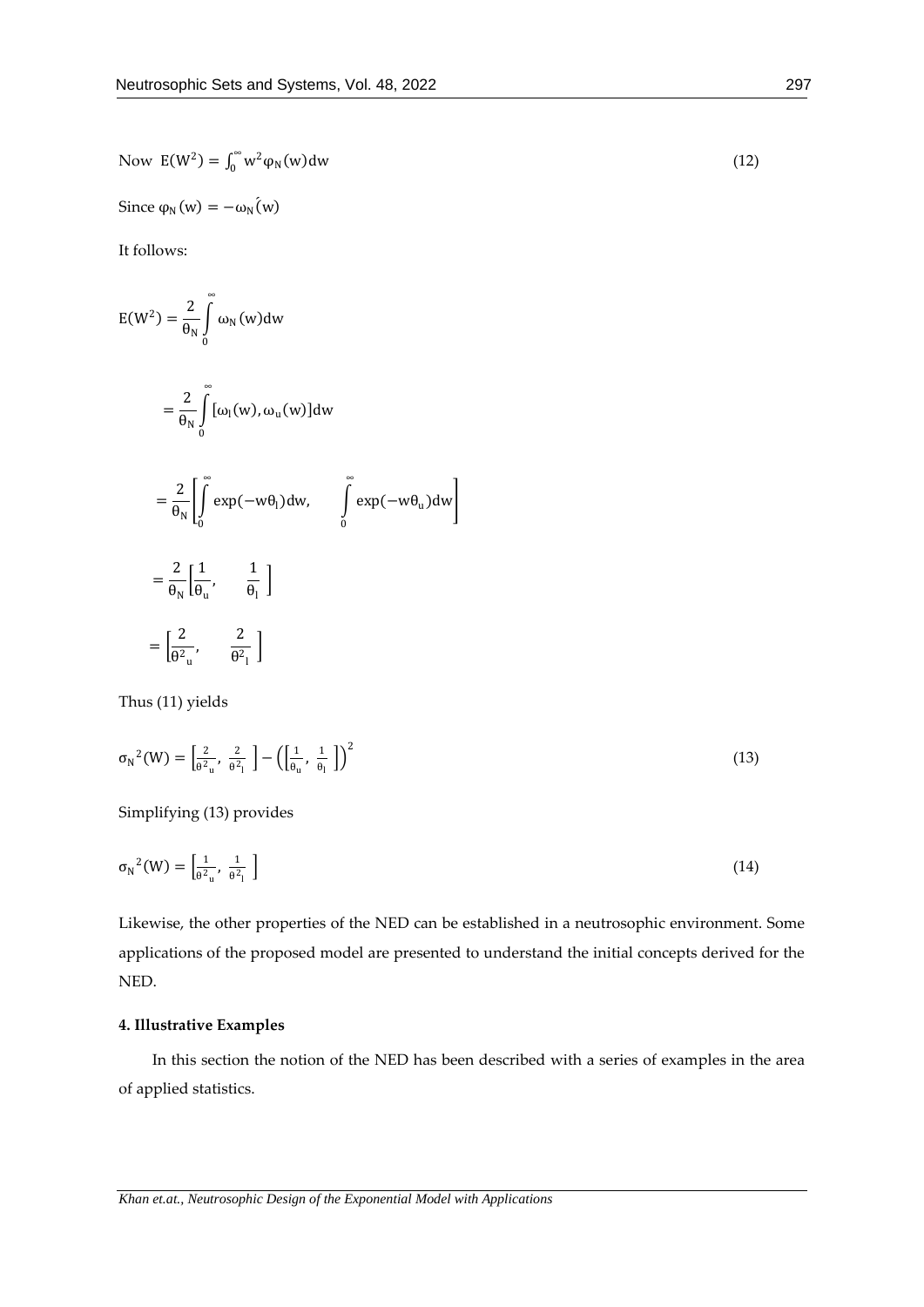**Example1** Hits to certain website follow a Poisson process with an average of {2,4} hits per hour in a day. Let the time between two hits is denoted by the random variable W. Find the probability that waiting time is less than an hour.

**Solution** Poisson distribution is connected with the exponential distribution. The waiting time between Poisson events occurring follows the exponential distribution.

Using theorem 2 we can write:

$$
P(W<1)=\Phi_N(1)
$$

$$
= 1 - \exp(-w\{2,4\})
$$

 $= \{0.86, 0.98\}$ 

Thus chance to hit the website less than an hour is {86, 98}%.

**Example 2** Failure mechanism of the alternators used in automobiles follows the NED for an average lifespan of [8, 12] years. Mr. Adnan buys a six years old car with a functioning alternator to keep it for eight years. Determine the probability of the alternator failing during his possession.

**Solution** Let W denote the neutrosophic random variable that follows NED.

Given that 
$$
\mu_N = \left[\frac{1}{\theta_u}, \frac{1}{\theta_l}\right] = [8, 12]
$$
 years

This implies  $[\theta_{\rm l}, \theta_{\rm u}] = [0.083, 0.125]$ 

Now the required probability:

$$
P[W < 8] = \Phi_N(8)
$$

 $= [0.079, 0.117]$ 

Thus the chance that the alternator fails during his ownership is approximated by [8, 12]%.

**Example 3** Let an electrical device has a certain component whose failure time (in months) is determined by the random variable W that is nicely modelled by the NED with average time to failure equal to {5, 6}. What is the probability that the component would still be functional after 4 months?

**Solution** Using (1) we can write:

*Khan et.at., Neutrosophic Design of the Exponential Model with Applications*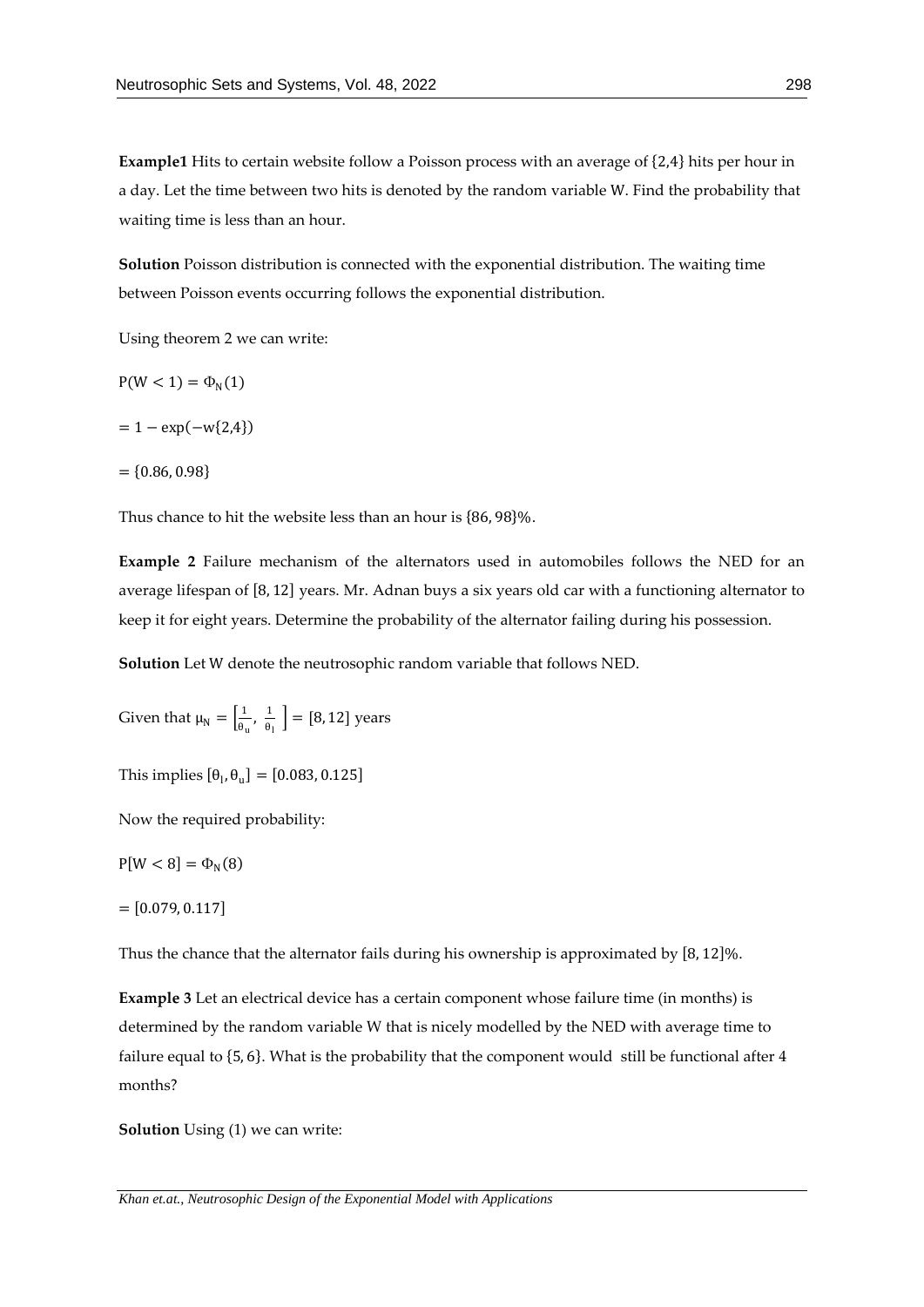$$
P(W > 6) = \int_{4}^{\infty} \{5, 6\} \exp(-w\{5, 6\}) dw
$$

$$
= 1 - \int_{0}^{4} \{5, 6\} \exp(-w\{5, 6\}) dw
$$

Using the result given in the theorem 2 we can write:

$$
=1-\Phi_{\rm N}(4)
$$

 $= \{0.48, 0.55\}$ 

#### **5. Sample Estimation**

The method for estimating the parameter of the NED namely neutrosophic maximum likelihood estimation (NML) estimation has been introduced. Let we haves n sample  $\{X_i, i = 1,2, \ldots n\}$ values are taken from the NED. The question is, which value of the neutrosophic parameter should be used for the observed sample?. This value can be determined by the likelihood function of the neutrosophic model. As neutrosophy exist in the parameter of the NED, therefore NML function of the NED is given by:

$$
\varpi_N(w, \theta_N) = n \log \theta_N - \theta_N \sum_i^N w_i \tag{15}
$$

The NML estimates namely  $\hat{\theta}_L$  and  $\hat{\theta}_U$  can be obtained by solving the following expression:

$$
=\frac{\delta\varpi_N(w,\theta_N)}{\delta\theta_N}
$$

Using the neutrosophic calculus [12], yielded

$$
= \left[\frac{\delta \varpi_{\mathrm{L}}(w,\theta_{\mathrm{l}})}{\delta \theta_{\mathrm{u}}}, \frac{\delta \varpi_{\mathrm{U}}(w,\theta_{\mathrm{u}})}{\delta \theta_{\mathrm{l}}}\right]
$$
(16)

where  $\varpi_L(w, \theta_l) = n \log \theta_l - \theta_L \sum_i^m w_i$  and  $\varpi_N(w, \theta_u) = n \log \theta_u - \theta_u \sum_i^m w_i$ 

Simplification of (15) provides:

$$
\frac{\delta \varpi_N(w, \theta_N)}{\delta \theta_N} = \left[ \frac{n}{\theta_1} - \sum_{i=1}^{n} w_i \right]_{\theta_u} - \sum_{i=1}^{n} w_i \right]
$$
\n(17)

Setting (17) equating to [0, 0] provides: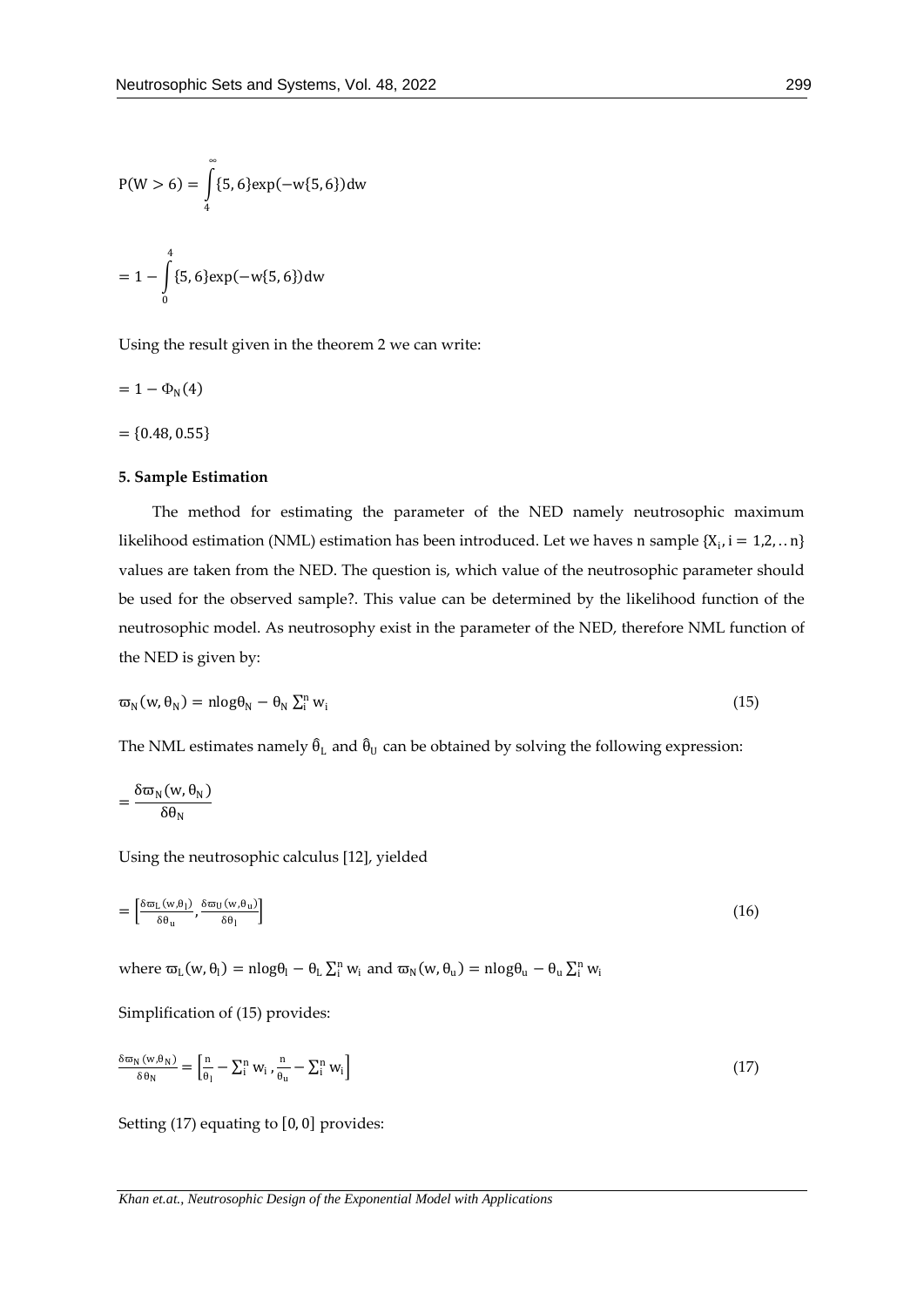$$
\boldsymbol{\hat{\theta}}_l = \tfrac{n}{\Sigma_i^n \, w_i} \, \text{and} \, \, \boldsymbol{\hat{\theta}}_u = \tfrac{n}{\Sigma_i^n \, w_i}
$$

Thus

 $\widehat{\theta}_N = \left[\widehat{\theta}_l, \widehat{\theta}_u\right] = \frac{n}{\sum_{i=1}^{N} w_i}$ which is a single crisp value and coincides with the classical MLE.

However, if imprecision in the observed data ( $\tilde{z}$ ) is considered then NML of the neutrosophic parameter would be modified as:

$$
\hat{\theta}_N = \left[\hat{\theta}_l, \hat{\theta}_u\right] = \left[\frac{n}{A}, \frac{n}{B}\right] \tag{18}
$$

where

 $A = min_{\tilde{w}} = sum$  of the minmum values of the neutrosophic dataset

 $B = \max_{\tilde{w}}$  = sum of the maximum values of the neutrosophic dataset

#### **6 Simulation Analysis**

In this part, the performance of the NML estimator has been assessed in terms of the neutrosophic average biased ( $AB_N$ ) and neutrosophic root mean square error ( $RMS_N$ ) as defined below [21]:

$$
AB_N = \frac{\sum_{j=1}^N (\widehat{\theta}_{Nj} - \theta_N)}{N}
$$

$$
RMSE_N = \sqrt{\frac{\sum_{j=1}^{N} (\hat{\theta}_{Nj} - \theta_N)^2}{N}}
$$

A Monte Carlo simulation is run in R software with various sample sizes and fixed value of the neutrosophic parameter  $\theta_N = [0.5, 1.5]$ . An imprecise dataset is generated using the NED with  $\theta_N = [0.5, 1.5]$  and simulation analysis is replicated for a total of  $N = 10000$  times with sample sizes of  $n = 5, 15, 30$ , and 60, respectively. The performance measures of the NML estimator are then computed and given in Table 1.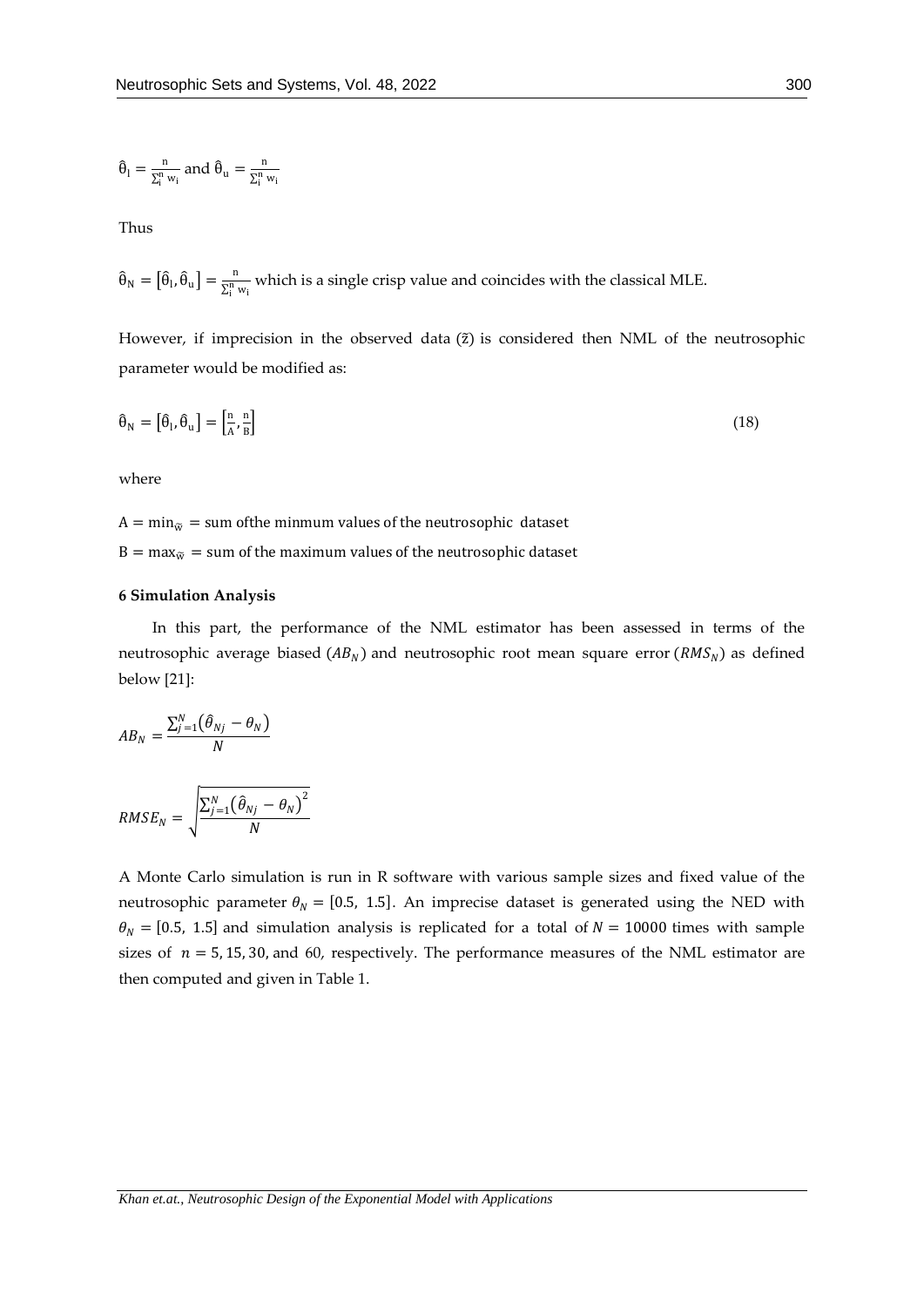|     | AB <sub>N</sub> | RMSE <sub>N</sub> |  |
|-----|-----------------|-------------------|--|
| 5   | [0.124, 0.373]  | [0.384, 1.143]    |  |
| 15  | [0.035, 0.106]  | [0.152, 0.457]    |  |
| 30  | [0.017, 0.051]  | [0.098, 0.296]    |  |
| 60  | [0.008, 0.025]  | [0.067, 0.201]    |  |
| 150 | [0.003, 0.009]  | [0.041, 0.125]    |  |
| 300 | [0.002, 0.005]  | [0.029, 0.087]    |  |

Performance of NML estimate of the NED for simulated neutrosophic data

It can be seen from the results, as the sample size  $n$  goes up, the biases  $AB_N$  and  $RMSE_N$  decrease. Thus, the study concluded that the NML estimator provides reliable estimation with a larger sample size.

## **7 Real Application**

In this section, real data has been used to illustrate the application of the proposed model. The data used for analysis is taken from the source [24]. Data contains the lifetime failures (in hours) of air conditioning instrument used in 720-Boeing planes. To check the adequacy of exponential model, an informal procedure of some necessary graphs have been used. The graphical diagnostic of the exponential model along with other candidate models to failure time data is displayed in Figure 3.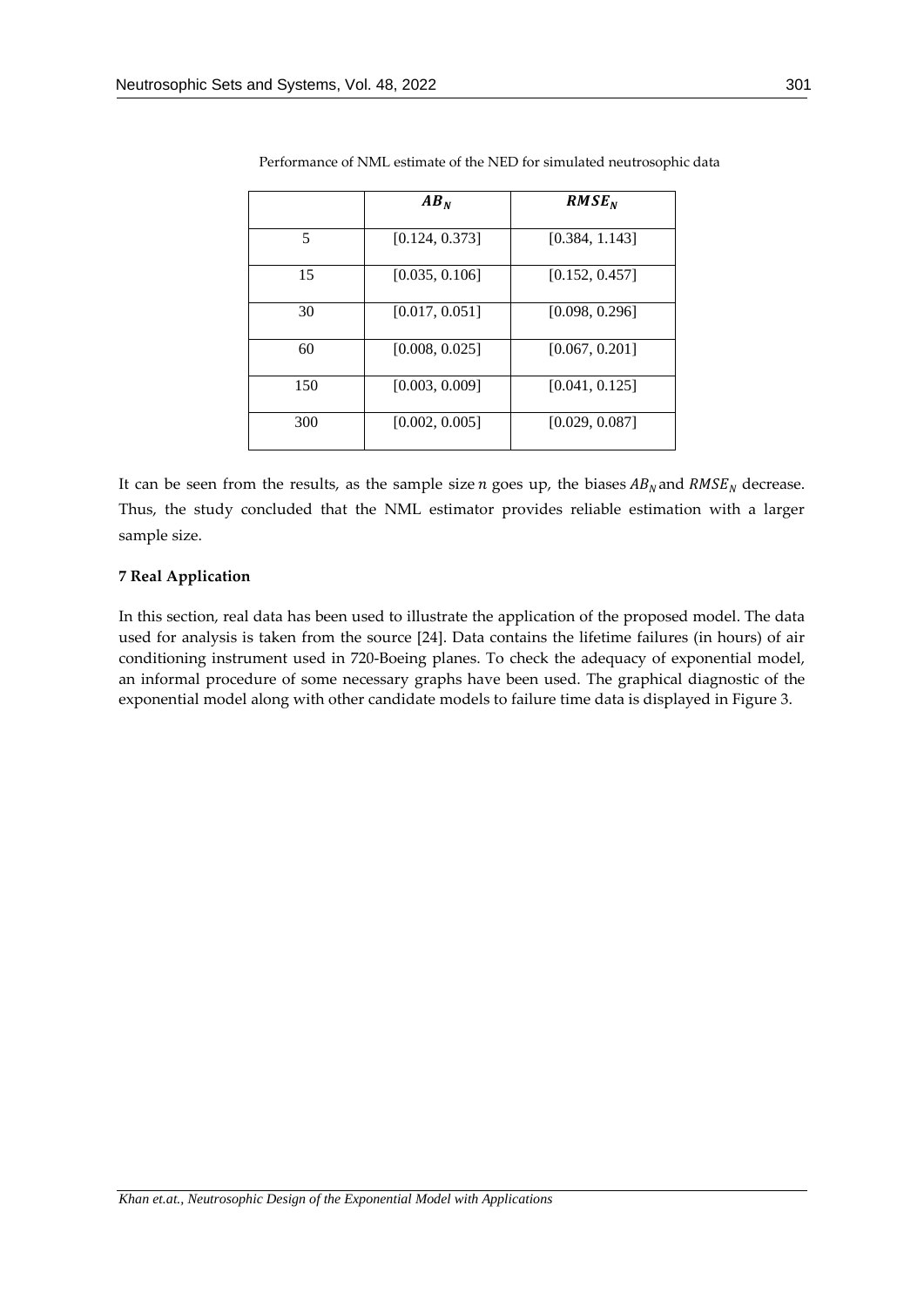

**Figure 3** Model fitting to failure time data using the candidate exponential family models

Figure 1 emphasizes the adequacy of the exponential distribution on life failures data. Theoretical lines in these necessary graphs from the exponential are shown with colored lines. Theoretical fits show the appropriateness of the exponential model among the predefined set of candidate probability models for the observed variable. Figure 1 describes that the exponential good fits the data at both tails and center of the empirical distribution. It has been assumed that all data values are not précised defined, and some values involve uncertainties and are given in the form of intervals. These uncertain observations are intentionally created according to the methodology defined in [25]. The indeterminate failure times data is given in Table 2.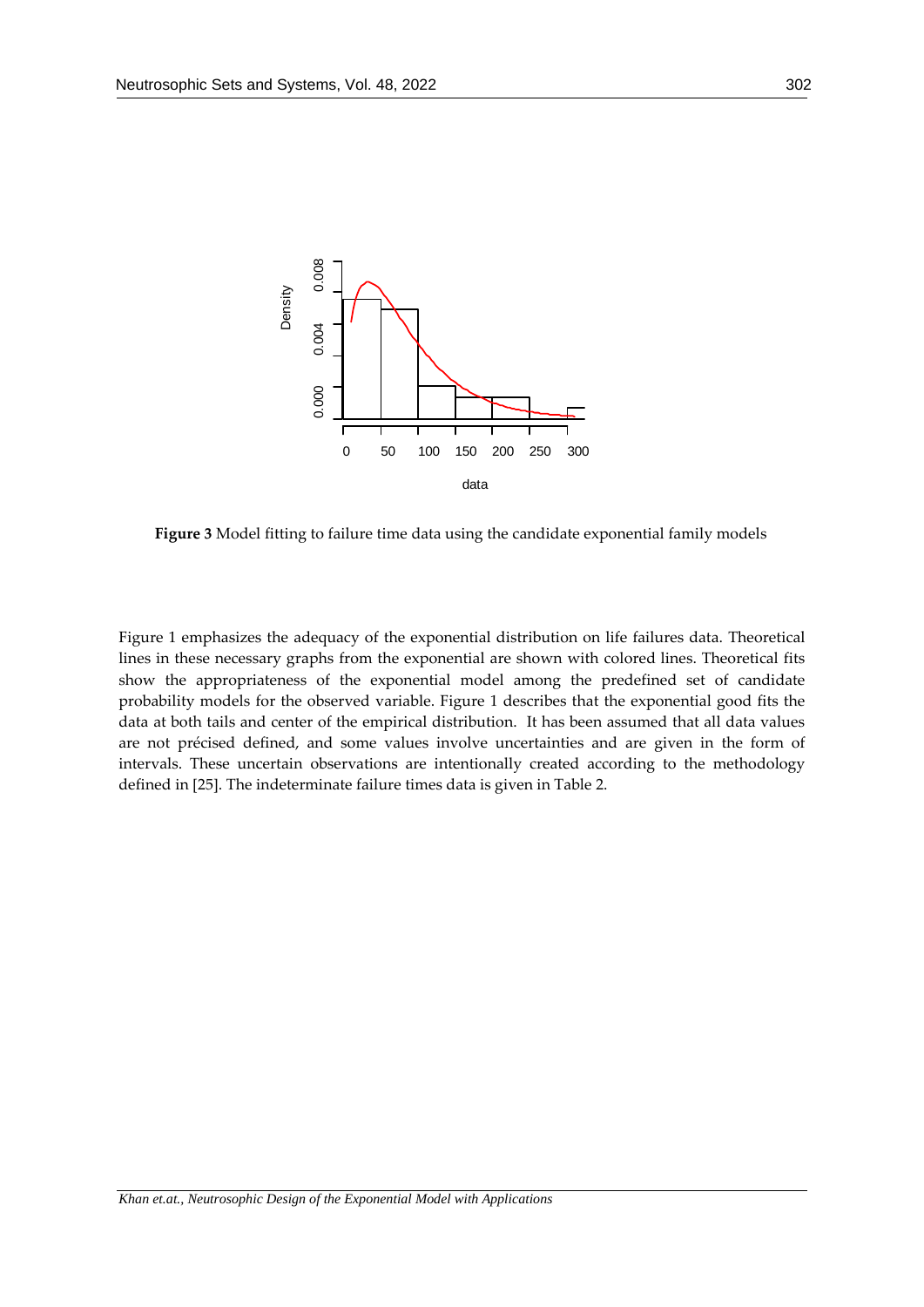| Failure times (in hours) |                |                  |                  |                  |  |
|--------------------------|----------------|------------------|------------------|------------------|--|
| [89.40, 90.80]           | [9.90, 10.02]  | [59.12, 60.66]   | [185.71, 186.66] | [60.80, 61.95]   |  |
| [48.25, 49.21]           | [13.05, 14.71] | [23.17, 24.45]   | [55.36, 56.80]   | [19.44, 20.25]   |  |
| [78.29, 79.10]           | [83.91, 84.18] | [43.33, 44.11]   | [58.43, 59.11]   | [28.28, 29.24]   |  |
| [117.22, 118.90]         | [24.12, 25.00] | [155.83, 156.07] | [309.10, 310.47] | [75.511, 76.43]  |  |
| [25.51, 26.19]           | [43.99, 44.70] | [22.82, 23.96]   | [61.87, 62.64]   | [129.82, 130.38] |  |
| [207.23, 208.68]         | [69.28, 70.63] | [100.07, 101.48] | [207.97, 208.16] |                  |  |

**Table 2** The lifetime failures of air conditioning instrument used in 720-Boeing planes

The conventional exponential model cannot be used to analyze such data, as shown in Table 2. The values in Table 2 are provided in intervals because indeterminacies or exact values failure times are not recorded perfectly. On the contrary, the proposed exponential distribution can easily analyze such data. A descriptive summary of the failure times data rooted in the proposed model is shown in Table 3.

**Table 3** Descriptive summary of failure times data using the proposed model

| Descriptive Summary             |                |  |  |
|---------------------------------|----------------|--|--|
| <b>Estimated Rate parameter</b> | [0.011, 0.012] |  |  |
| Estimated Mean                  | [82, 84]       |  |  |
| <b>Estimated Variance</b>       | [6888, 7051]   |  |  |

The estimated values for rate, mean, and variance are in intervals due to indeterminacies in the observed data. Thus, the proposed model analyzes data more efficiently than the conventional model.

# **8 Conclusions**

A new generalization of the classical exponential model, namely NED, has been presented in this work. The notion of neutrosophic theory has been utilized in order to quantify ambiguity in the absence of accurate distribution theory for analyzing data. The mathematical form of the proposed NED in a neutrosophic environment is thoroughly presented. The analytical expressions for the key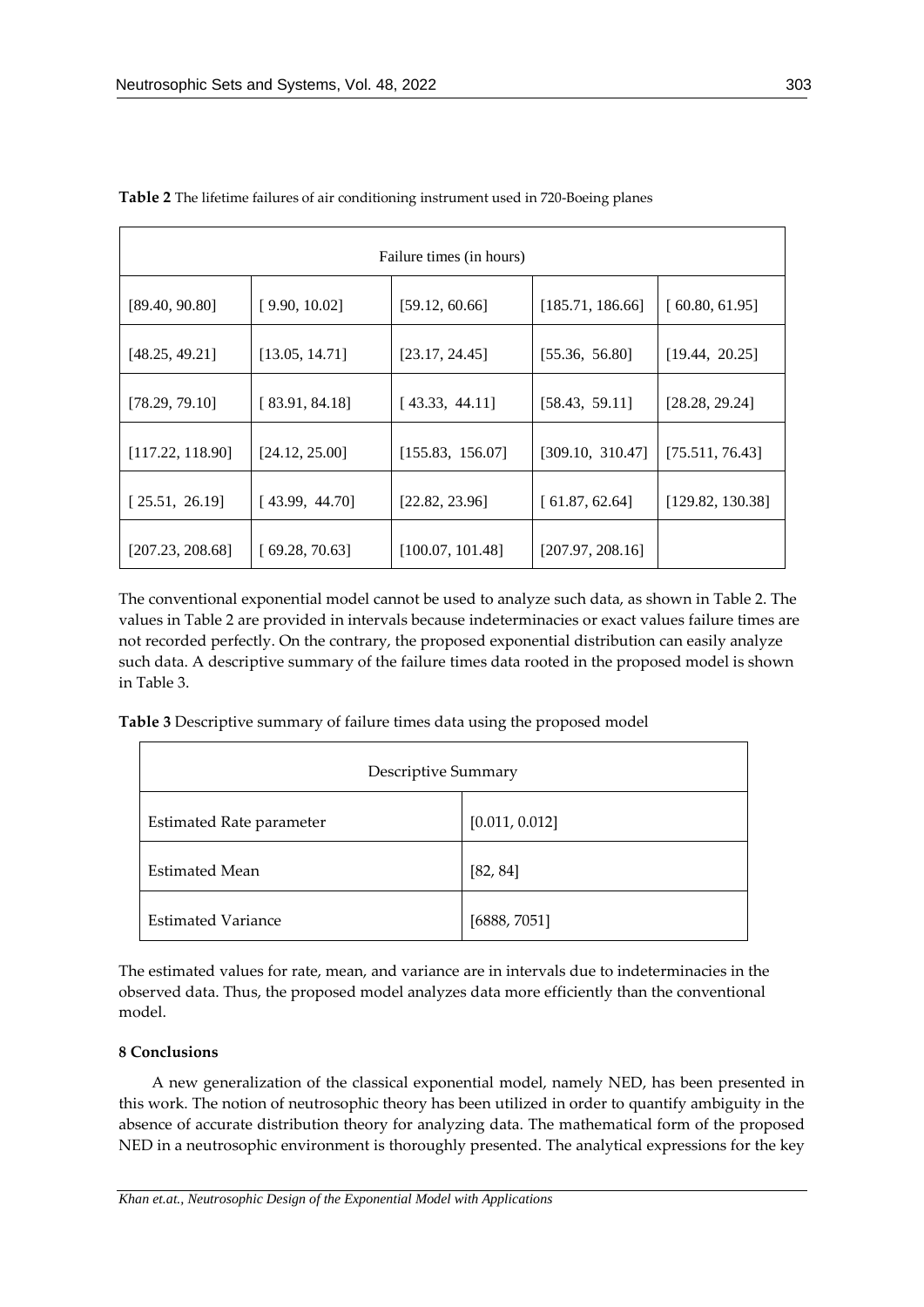properties of the proposed model, including neutrosophic moments, neutrosophic distribution function, and other related quantities, are derived. Some applicability examples of the NED mainly for the processing indeterminacies in data have been provided. An estimation approach of the maximum likelihood to estimate the parameter of the NED for dealing with imprecise data values is developed. To validate the performance of the neutrosophic estimator, a simulation study has been carried out. The simulation results demonstrate that indeterminate sample data with a larger size may be used to accurately estimate the unknown parameter of the proposed model.

#### **References**

- 1. B. Dimitrov, S. Chukova, and D. Green. Probability distributions in periodic random environment and their applications. *SIAM J. Appl. Math.*, 1997, vol. 57, no. 2, pp. 501–517.
- 2. S. Nadarajah and F. Haghighi. An extension of the exponential distribution. *Statistics (Ber)*, 2011, vol. 45, no. 6, pp. 543–558.
- 3. K. S. Chen and C. M. Yang. Developing a performance index with a Poisson process and an exponential distribution for operations management and continuous improvement. *J. Comput. Appl. Math.*, 2018, vol. 343, pp. 737–747.
- 4. A. K. Singh, N. Balakrishnan, and A. P. Basu. The Exponential Distribution: Theory, Methods and Applications," *Technometrics*, 1997, vol. 39, no. 3, p. 341.
- 5. H. Sato, M. Ikota, A. Sugimoto, and H. Masuda. A new defect distribution metrology with a consistent discrete exponential formula and its applications. *IEEE Trans. Semicond. Manuf.*, 1999, vol. 12, no. 4, pp. 409–418.
- 6. U. Balasooriya. Failure–censored reliability sampling plans for the exponential distribution. J. Stat. Comput. Simul., 1995, vol. 52, no. 4,:337-49. *doi.org/10.1080/00949659508811684*
- 7. A. Asgharzadeh, H. S. Bakouch, and M. Habibi. A generalized binomial exponential 2 distribution: modeling and applications to hydrologic events. J. Appl. Stat, 2016, vol. 44, no. 13, pp. 2368– 2387. *<http://dx.doi.org/10.1080/02664763.2016.1254729>*
- 8. M. Hillebrand, G. Kalosakas, C. Skokos, and A. R. Bishop. Distributions of bubble lifetimes and bubble lengths in DNA. *Phys. Rev. E*, 2020, vol. 102, no. 6, p. 062114.
- 9. E. Mahmoudi and R. Lalehzari. Bounded risk estimation of the hazard rate function of the exponential distribution: Two-stage procedure. Sequential analysis, 2017, vol. 36, no. 1, pp. 38–54. *doi.org/10.1080/07474946.2016.1275410*
- 10. F. Smarandache, Neutrosophic Logic Generalization of the Intuitionistic Fuzzy Logic. *Multispace and multistructure. Neutrosophic transdisciplinarity (100 collected papers of science)*, 2010, vol. 4, p.396.
- 11. Z. Khan, M. Gulistan, N. Kausar, and C. Park, "Neutrosophic Rayleigh model with some basic characteristics and engineering applications. *IEEE Access*, 2021, vol. 9, pp. 71277–71283.
- 12. F. Smarandache. *Neutrosophic Precalculus and Neutrosophic Calculus*. Europa-Nova, Brussels, 2015.
- 13. Z. Khan, M. Gulistan, W. Chammam, S. Kadry, and Y. Nam. A New Dispersion Control Chart for Handling the Neutrosophic Data. *IEEE Access*, 2020, vol. 8, pp. 96006–96015.
- 14. Z. Khan, M. Gulistan, R. Hashim, N. Yaqoob, and W. Chammam. Design of S-control chart for neutrosophic data: An application to manufacturing industry. *J. Intell. Fuzzy Syst.*, 2020, vol. 38, no. 4, pp. 4743–4751.